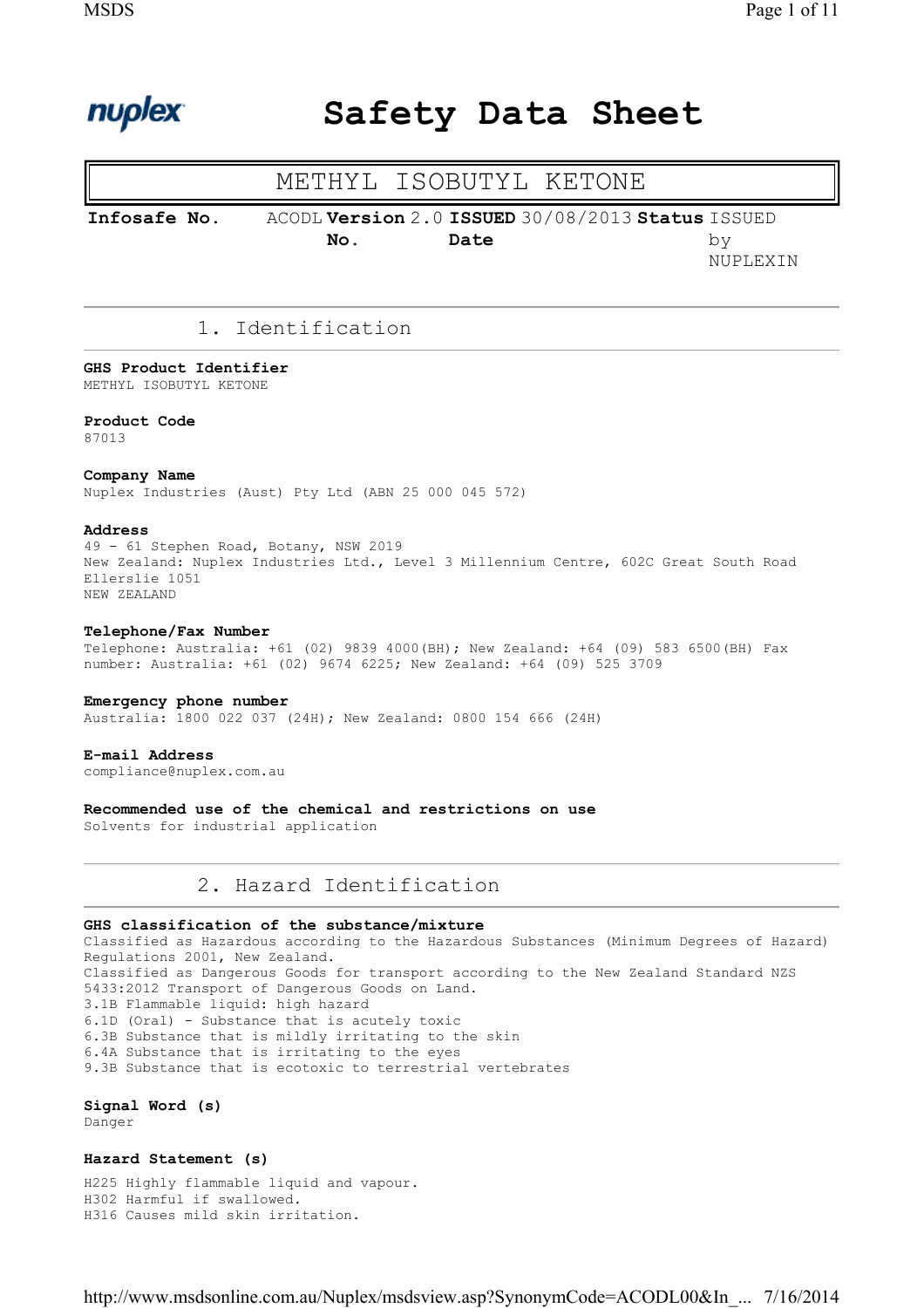H319 Causes serious eye irritation. H432 Toxic to terrestrial vertebrates.

### Pictogram (s)

Flame, Exclamation mark, Environment



### Precautionary statement – Prevention

P102 Keep out of reach of children. P103 Read label before use. P210 Keep away from heat/sparks/open flames/hot surfaces. – No smoking. P233 Keep container tightly closed. P240 Ground/bond container and receiving equipment. P241 Use explosion-proof electrical/ventilating/lighting//equipment. P242 Use only non-sparking tools. P243 Take precautionary measures against static discharge. P264 Wash contaminated skin thoroughly after handling P270 Do not eat, drink or smoke when using this product. P273 Avoid release to the environment. P280 Wear protective gloves/protective clothing/eye protection/face protection.

### Precautionary statement – Response

GENERAL P101 If medical advice is needed, have product container or label at hand. P370+P378 In case of fire: Use dry sand, dry chemical or alcohol-resistant foam for extinction. P391 Collect spillage. EYES P305+P351+P338 IF IN EYES: Rinse cautiously with water for several minutes. Remove contact lenses, if present and easy to do. Continue rinsing. P337+P313 If eye irritation persists: Get medical advice/attention. SKIN P303+P361+P353 IF ON SKIN (or hair): Remove/Take off immediately all contaminated clothing. Rinse skin with water/shower. P332+P313 If skin irritation occurs: Get medical advice/attention. INGESTION P301+P312 IF SWALLOWED: Call a POISON CENTER or doctor/physician if you feel unwell. P330 Rinse mouth. P331 Do NOT induce vomiting.

### Precautionary statement – Storage

P403+P235 Store in a well-ventilated place. Keep cool.

### Precautionary statement – Disposal

P501 In the case of a substance that is in compliance with a HSNO approval other than a Part 6A (Group Standards) approval, a label must provide a description of one or more appropriate and achievable methods for the disposal of a substance in accordance with the Hazardous Substances (Disposal) Regulations 2001. This may also include any method of disposal that must be avoided.

# 3. Composition/information on ingredients

| Ingredients                                       |                |                 |            |
|---------------------------------------------------|----------------|-----------------|------------|
| Name                                              | CAS            | <b>EINECS</b>   | Proportion |
| Methyl isobutyl ketone                            | $108 - 10 - 1$ | $203 - 550 - 1$ | 100 %      |
| Preparation Description<br>Methyl isobutyl ketone |                |                 |            |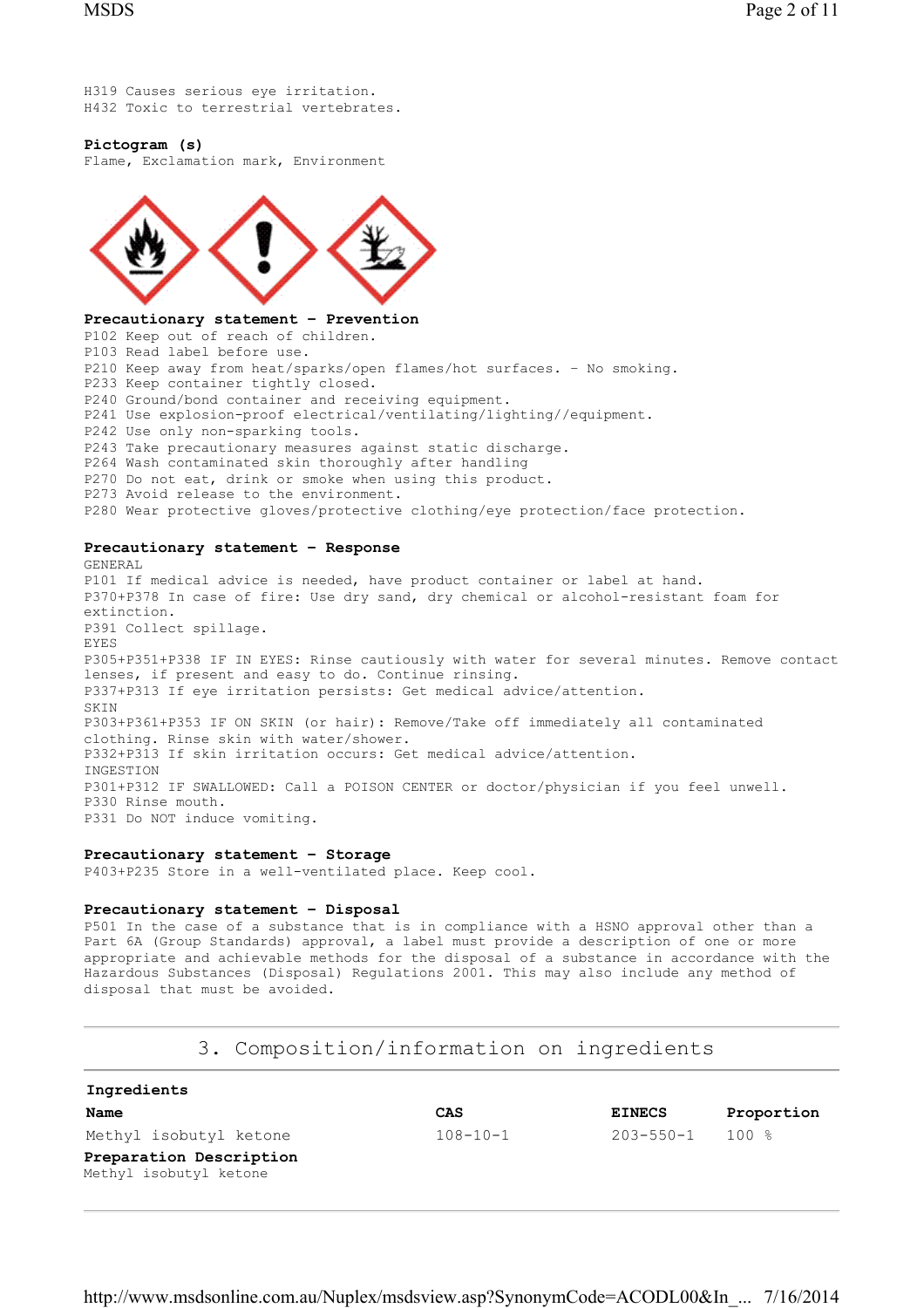# 4. First-aid measures

### Inhalation

If inhaled, remove affected person from contaminated area. Keep at rest until recovered. If symptoms develop seek medical attention.

### Ingestion

Do not induce vomiting. Wash out mouth thoroughly with water. Seek immediate medical attention.

### Skin

Remove all contaminated clothing immediately. Wash affected area thoroughly with soap and water. Wash contaminated clothing before reuse or discard. Seek medical attention.

### Eye contact

If in eyes, hold eyelids apart and flush the eyes continuously with running water. Remove contact lenses. Continue flushing for several minutes until all contaminants are washed out completely. Seek medical attention.

### First Aid Facilities

Eyewash, safety shower and normal washroom facilities.

### Advice to Doctor

Treat symptomatically.

### Other Information

For advice in an emergency, contact a Poisons Information Centre or a doctor at once. 0800 764 766

5. Fire-fighting measures

### Suitable extinguishing media

Carbon dioxide, dry chemical or foam. Alcohol resistant foam is preferred. If not available normal foam can be used.

### Unsuitable Extinguishing Media

Do not use water jet.

### Hazards from Combustion Products

Under fire conditions this product may emit toxic and/or irritating fumes and gases including oxides of nitrogen, carbon monoxide and carbon dioxide.

### Specific hazards arising from the chemical

Highly flammable liquid and vapour. Vapour/air mixtures may ignite explosively. Flashback along the vapour trail may occur. Runoff to sewer may create fire or explosion hazard.

### Decomposition Temperature

Not available

#### Precautions in connection with Fire

Fire fighters should wear full protective clothing and self-contained breathing apparatus (SCBA) operated in positive pressure mode. Keep reduction valves free from grease and oil. Use water spray to disperse vapours. This product should be prevented from entering drains and watercourses.

# 6. Accidental release measures

### Emergency Procedures

Wear appropriate personal protective equipment and clothing to prevent exposure. Extinguish or remove all sources of ignition and stop leak if safe to do so. Increase ventilation. Evacuate all unprotected personnel. If possible contain the spill. Place inert absorbent, non-combustible material onto spillage. Use clean non-sparking tools to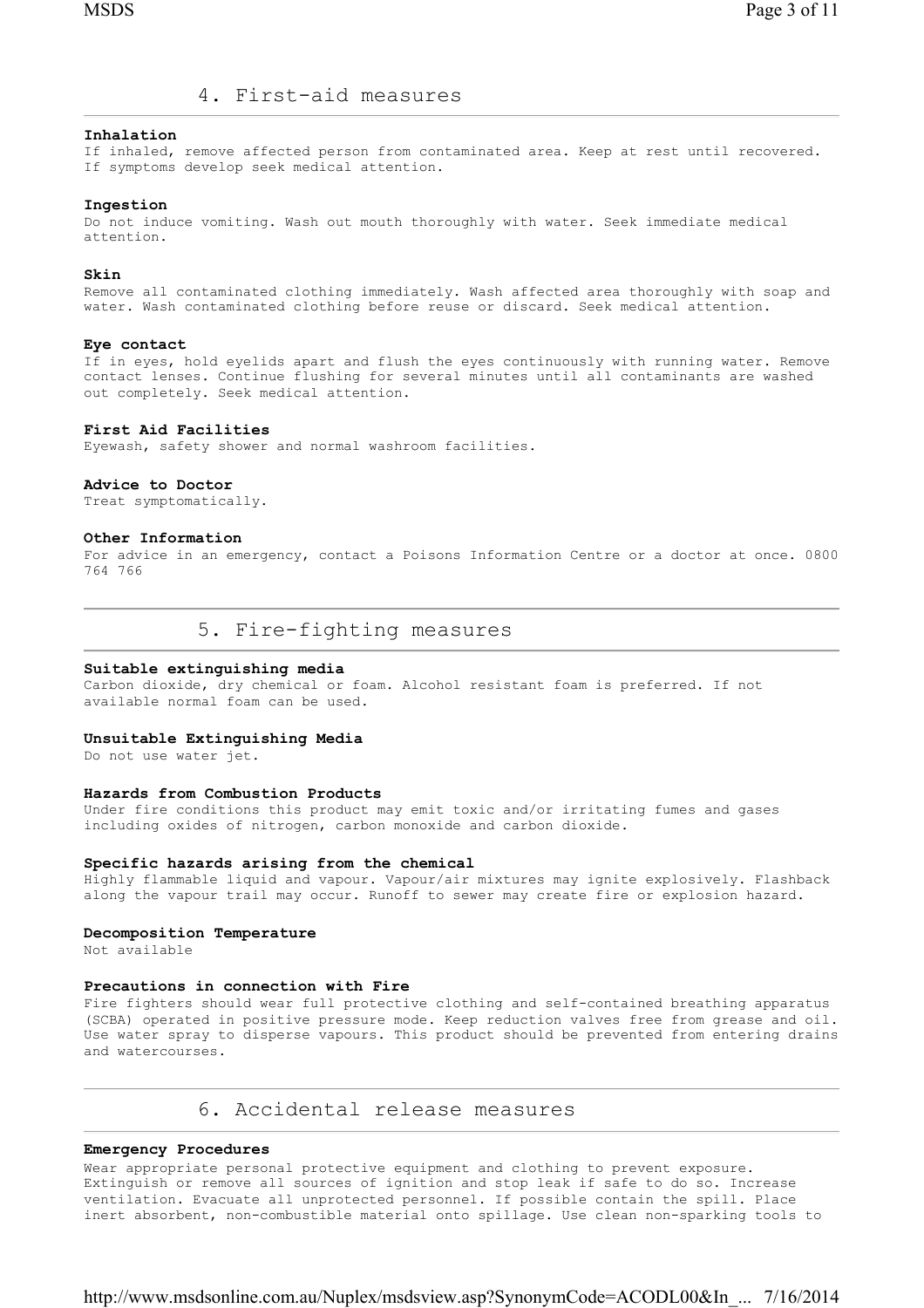collect the material and place into suitable labelled containers for subsequent recycling or disposal. Dispose of waste according to the applicable local and national regulations. If contamination of sewers or waterways occurs inform the local water and waste management authorities in accordance with local regulations.

# 7. Handling and storage

### Precautions for Safe Handling

Avoid contact with skin and eyes. Wear overalls, impervious gloves and safety glasses. Use in designated areas with local exhaust ventilation, away from sparks, flames and other ignition sources. Use approved flammable liquid storage containers in the work area. Prevent release of vapours and mists into workplace air. Keep containers tightly closed. Take precautionary measures against static discharges. Do not empty into drains. Ensure a high level of personal hygiene is maintained when using this product, that is, always wash hands before eating, drinking, smoking or using the toilet facilities.

### Conditions for safe storage, including any incompatabilities

Store in a cool, dry, well-ventilated area away from sources of ignition, oxidising agents, strong acids, foodstuffs, and clothing. Keep containers closed when not in use, securely sealed and protected against physical damage. Inspect regularly for deficiencies such as damage or leaks. Have appropriate fire extinguishers available in and near the storage area. Take precautions against static electricity discharges. Use proper grounding procedures. Ensure that storage conditions comply with applicable local and national regulations.

For information on the design of the storeroom, reference should be made to Australian Standard AS1940 - The storage and handling of flammable and combustible liquids. Reference should also be made to all applicable local and national regulations.

| values                    |                 |                      |                   |       |              |  |  |
|---------------------------|-----------------|----------------------|-------------------|-------|--------------|--|--|
| Substance                 | Regulations     | Exposure<br>Duration | Exposure<br>Limit | Units | <b>Notes</b> |  |  |
| Methyl isobutyl<br>ketone | NZ OELS<br>List | TWA                  | 50                | ppm   |              |  |  |
|                           | NZ OELS<br>List | TWA                  | 205               | mg/m3 |              |  |  |
|                           | NZ OELS<br>List | STEL                 | 75                | ppm   |              |  |  |
|                           | NZ OELS<br>List | STEL                 | 307               | mg/m3 |              |  |  |

8. Exposure controls/personal protection

### Biological Limit Values

Occupational exposure limit

Name: Methyl isobutyl ketone Determinant: methyl isobutyl ketone Specimen: urine Value: 1mg/L Sampling time: End of shift. Source: American Conference of Industrial Hygienists (ACGIH)

### Appropriate engineering controls

This substance is hazardous and should be used with a local exhaust ventilation system, drawing vapours away from workers' breathing zone. A flame-proof exhaust ventilation system is required. If the engineering controls are not sufficient to maintain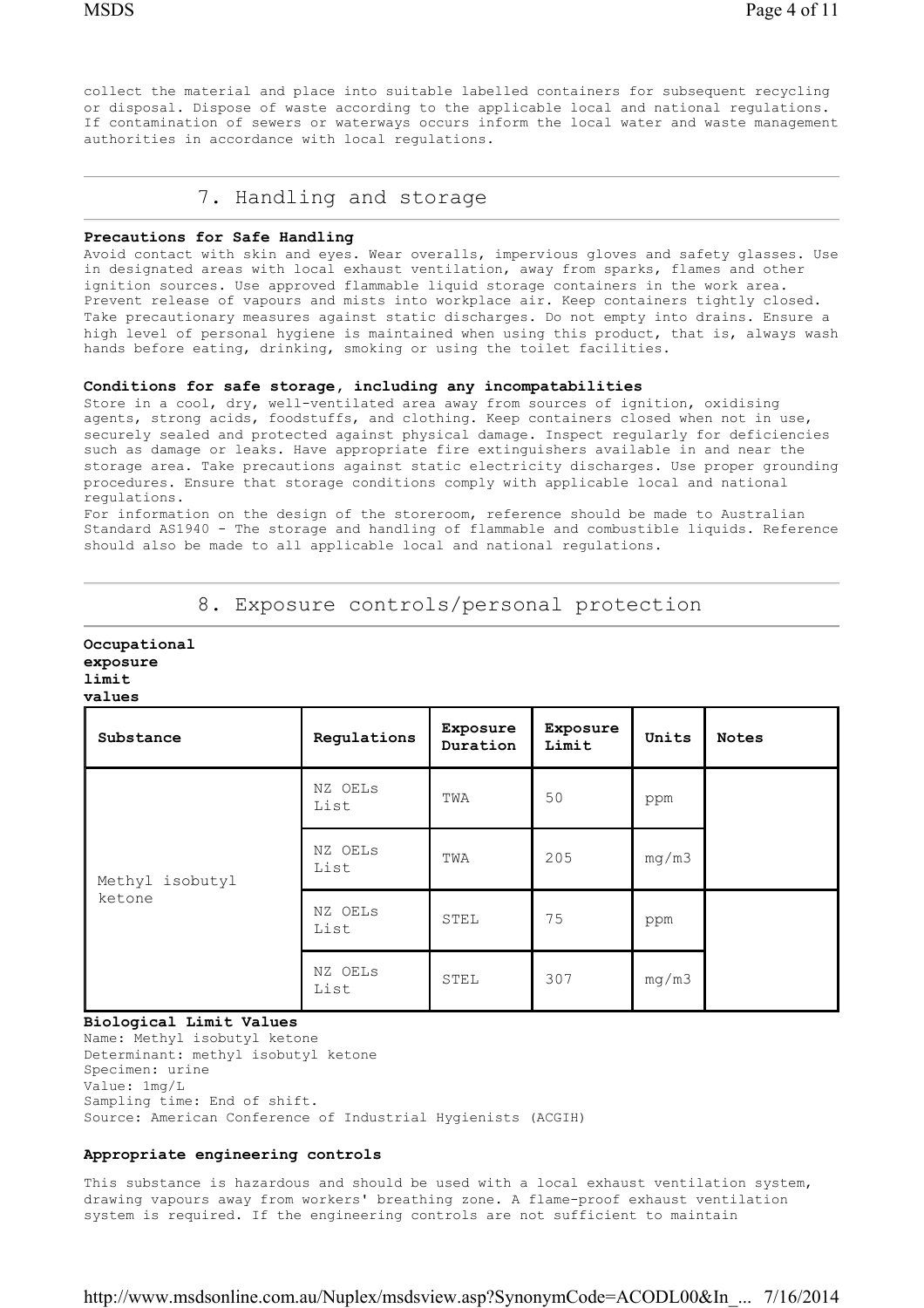concentrations of vapours/mists below the exposure standards, suitable respiratory protection must be worn. Refer to relevant regulations for further information concerning ventilation requirements.

Refer to AS 1940 - The storage and handling of flammable and combustible liquids and AS/NZS 60079.10.1:2009 Explosive atmospheres - Classification of areas - Explosive gas atmospheres, for further information concerning ventilation requirements.

### Respiratory Protection

If engineering controls are not effective in controlling airborne exposure then an approved respirator with a replaceable vapor/mist filter should be used. Refer to relevant regulations for further information concerning respiratory protective requirements. Reference should be made to Australian Standards AS/NZS 1715, Selection, Use and Maintenance of Respiratory Protective Devices; and AS/NZS 1716, Respiratory Protective Devices, in order to make any necessary changes for individual circumstances.

#### Eye Protection

Safety glasses with side shields, chemical goggles or full-face shield as appropriate should be used. Final choice of appropriate eye/face protection will vary according to individual circumstances. Eye protection devices should conform to relevant regulations. Eye protection should conform with Australian/New Zealand Standard AS/NZS 1337 - Eye Protectors for Industrial Applications.

#### Hand Protection

Wear gloves of impervious material such as laminated film. Final choice of appropriate gloves will vary according to individual circumstances i.e. methods of handling or according to risk assessments undertaken. Occupational protective gloves should conform to relevant regulations. Reference should be made to AS/NZS 2161.1: Occupational protective gloves - Selection, use and maintenance.

### Body Protection

Suitable protective workwear, e.g. cotton overalls buttoned at neck and wrist is recommended. Chemical resistant apron is recommended where large quantities are handled.

# 9. Physical and chemical properties

### Appearance

Water white liquid

### Colour

Water white

### Odour

Ketones odour

### Decomposition Temperature Not available

# Melting Point

 $-80^{\circ}$ C

### Boiling Point  $116^{\circ}$ C

Solubility in Water 2g/100 mL

Specific Gravity  $0.80$  (20 $^{\circ}$ C)

pH Not available

### Vapour Pressure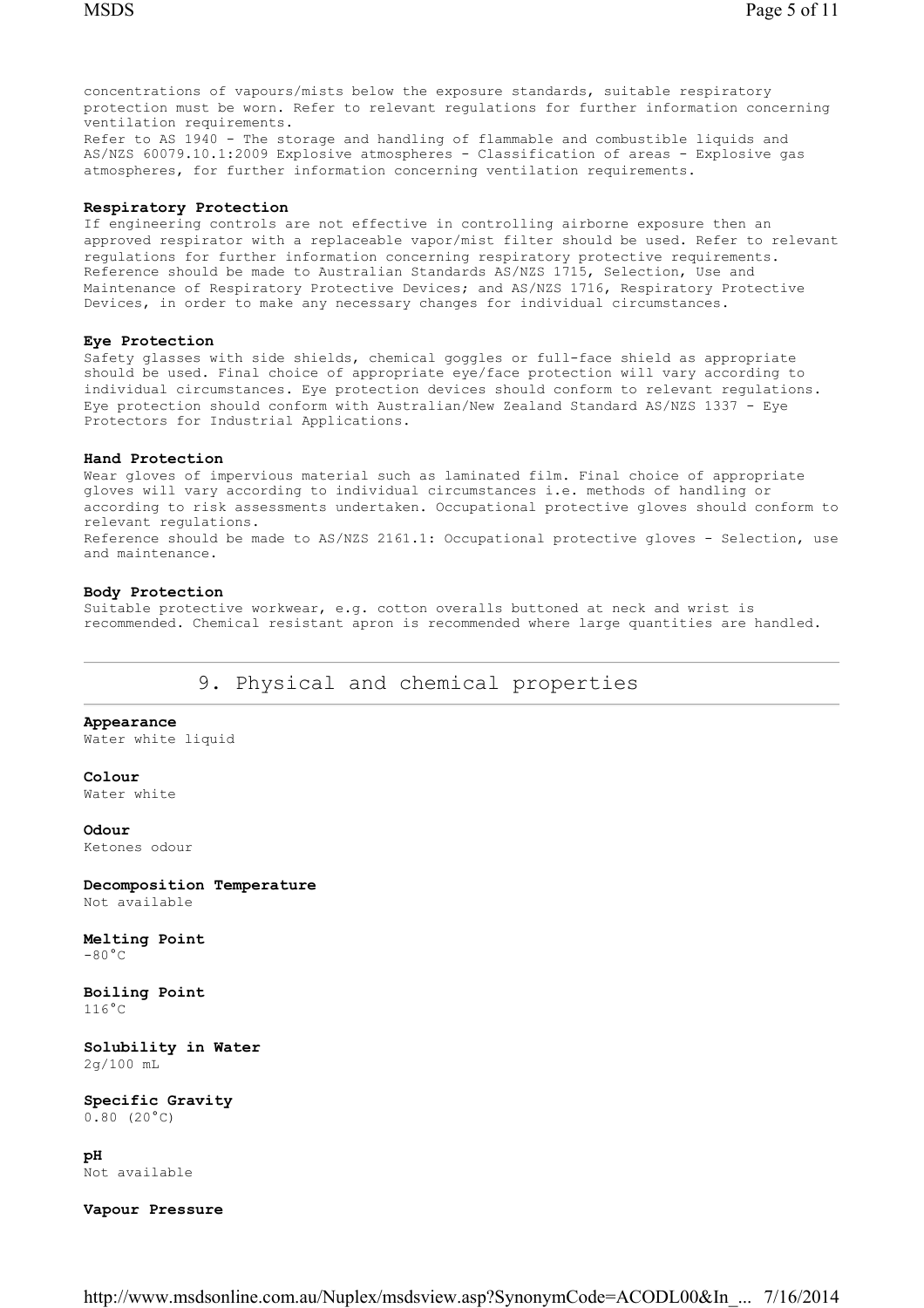19hPa @ 20ºC

Vapour Density (Air=1) 4.2

Evaporation Rate 1.6 (n-Butyl acetate=1)

Odour Threshold Not available

Viscosity Not available

Volatile Component 100%

Partition Coefficient: n-octanol/water Not available

Density Not available

Flash Point  $14^{\circ}$ C

Flammability Highly flammable liquid and vapour.

Auto-Ignition Temperature 449°C

Flammable Limits - Lower 1.3% v/v

Flammable Limits - Upper 8.0% v/v

Explosion Properties Not available

Oxidising Properties Not available

Kinematic Viscosity Not available

Dynamic Viscosity Not available

# 10. Stability and reactivity

## Reactivity

Refer to Section 10: Possibility of hazardous reactions

# Chemical Stability

Stable under normal conditions of storage and handling.

# Conditions to Avoid

Heat, open flames and other sources of ignition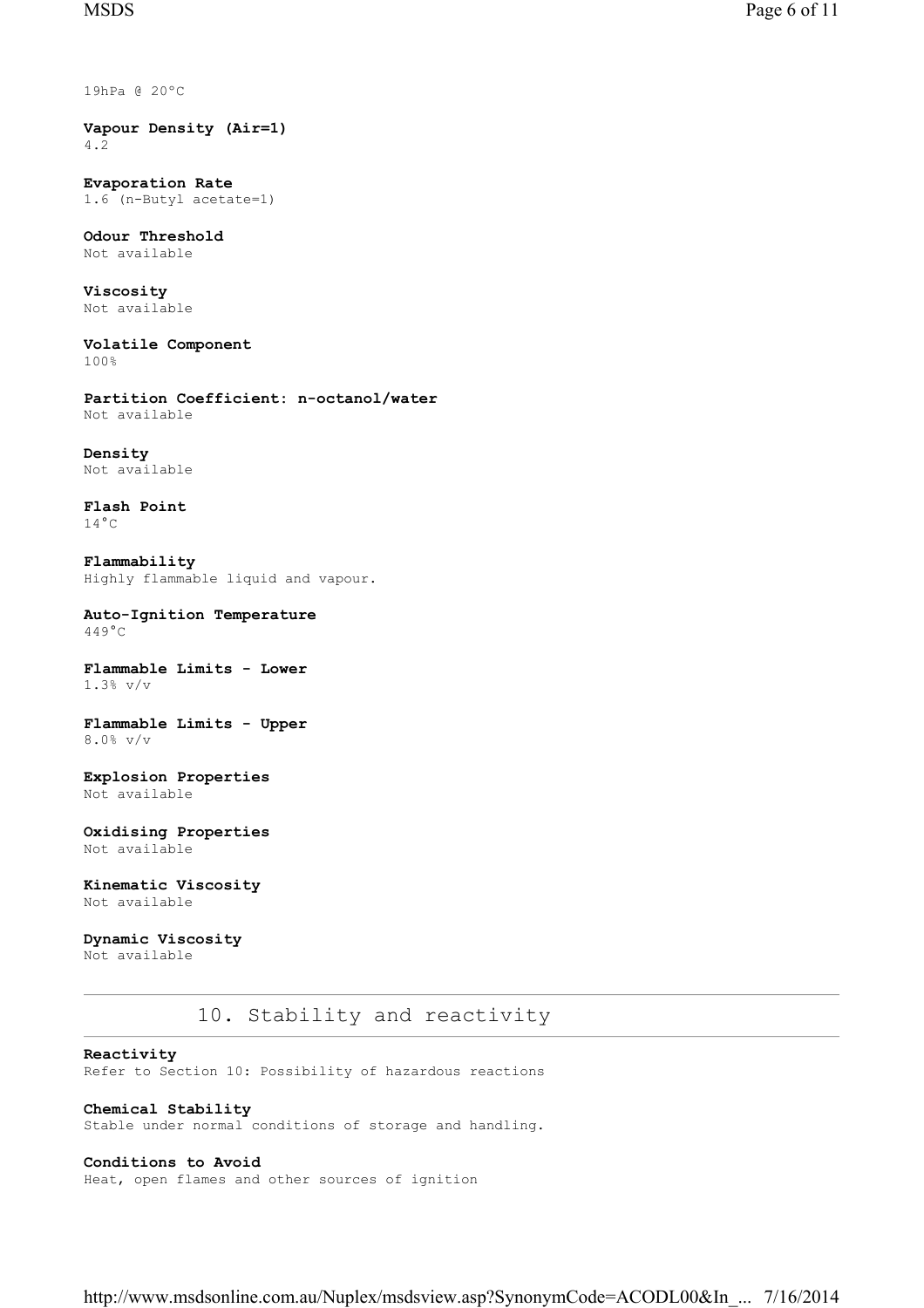## Incompatible Materials

Strong oxidising agents.

### Hazardous Decomposition Products

Thermal decomposition may result in the release of toxic and/or irritating fumes, smoke and gases including carbon monoxide, carbon dioxide and oxides of nitrogen.

### Possibility of hazardous reactions

Reacts with incompatible materials.

### Hazardous Polymerization

Will not occur.

# 11. Toxicological Information

## Toxicology Information

Toxicity data for material given below.

### Acute Toxicity - Oral

LD50 (rat ):2080 mg/kg

As published by EPA (Environmental Protection Authority) New Zealand: LD50 (guinea pig ):1600mg/kg

### Ingestion

Harmful if swallowed. Ingestion of this product may irritate the gastric tract causing nausea and vomiting. Ingestion may cause CNS depression with symptoms including drowsiness, dizziness, fatigue, confusion and possible unconsciousness. If ingested, material may be aspirated into the lungs and cause chemical pneumonitis.

### Inhalation

Inhalation of product vapours can cause irritation of the nose, throat and respiratory system. May cause drowsiness, dizziness, loss of coordination and unconsciousness.

### Skin

Causes mild skin irritation. Skin contact will cause redness, itching and swelling. Skin Irritation, rabbit (500mg/24h): Mildly irritating

### Eye

Causes serious eye irritation. On eye contact this product will cause tearing, stinging, blurred vision, and redness. Eye Irritation, rabbit (40 mg): Severe eye irritation

Respiratory sensitisation

Not expected to be a respiratory sensitiser.

### Skin Sensitisation

Not expected to be a skin sensitiser.

# Germ cell mutagenicity

Not considered to be a mutagenic hazard.

### Carcinogenicity

Methyl isobutyl ketone is listed as a Group 2B: Possibly carcinogenic to humans according to International Agency for Research on Cancer (IARC).

# Reproductive Toxicity

Not considered to be toxic to reproduction.

### STOT-single exposure

Not expected to cause toxicity to a specific target organ.

### STOT-repeated exposure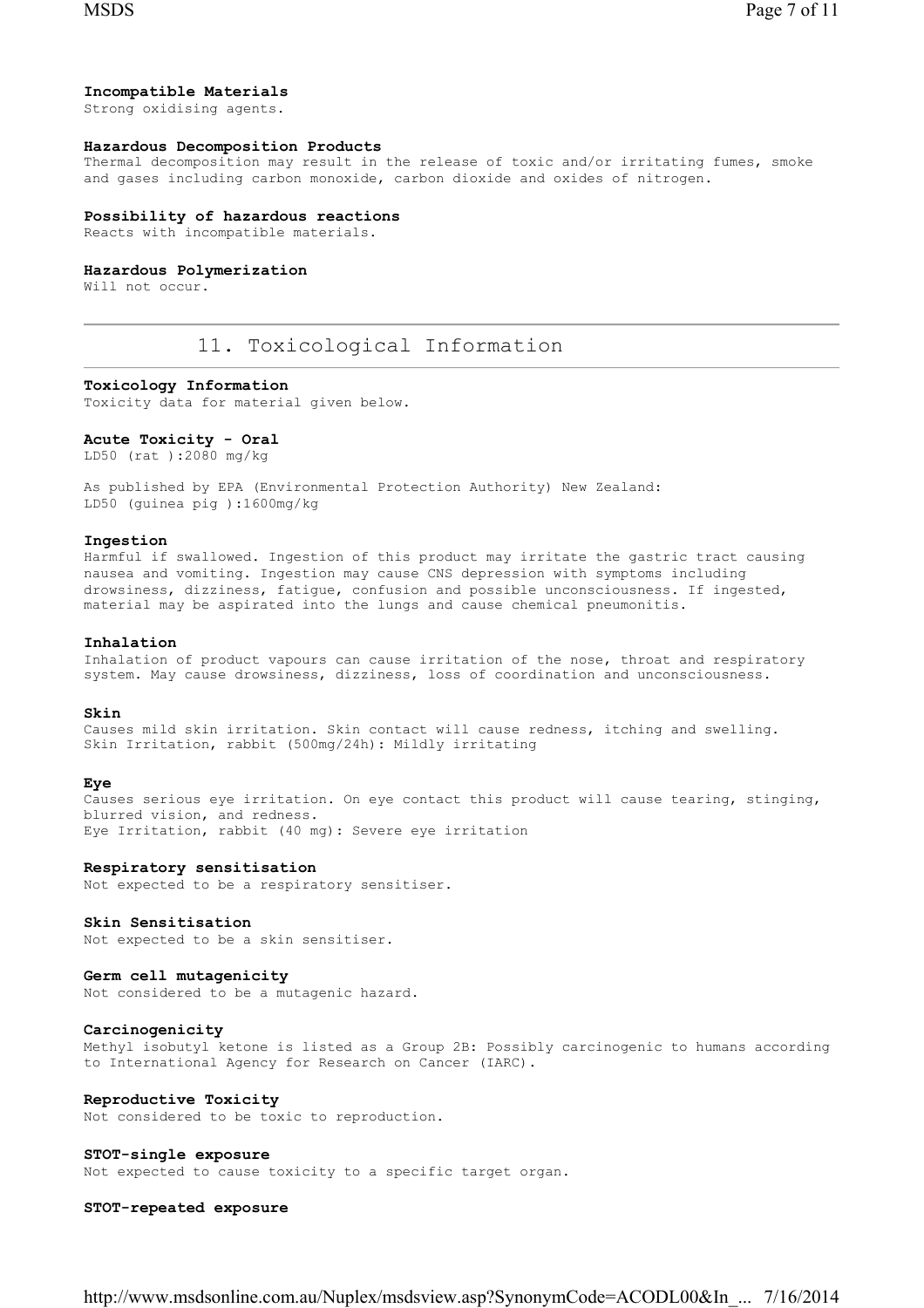Not expected to cause toxicity to a specific target organ.

### Aspiration Hazard

Not expected to be an aspiration hazard.

### Other Information

Prolonged or repeated skin contact may cause defatting leading to dermatitis. Exposure to vapours may cause injury to the lungs, liver and kidneys. May aggravate asthma and inflammatory or fibrotic pulmonary disease.

# 12. Ecological information

### Ecotoxicity

Toxic to terrestrial vertebrates.

# Persistence and degradability

Not available

### Mobility Not available

Bioaccumulative Potential Not available

### Other Adverse Effects

Not available

### Environmental Protection

Do not discharge this material into waterways, drains and sewers.

# 13. Disposal considerations

### Disposal Considerations

Dispose of waste according to applicable local and national regulations.Labels should not be removed from containers until they have been cleaned. Do not cut, puncture or weld on or near containers. Empty containers may contain flammable residues. Contaminated containers must not be treated as household waste. Containers should be cleaned by appropriate methods and then re-used or disposed of by landfill or incineration as appropriate. Do not incinerate closed containers. Advise flammable nature. Do not allow into drains or watercourses or dispose of where ground or surface waters may be affected. Controlled incineration is recommended.

Product Disposal:

Product wastes are controlled wastes and should be disposed of in accordance with all applicable local and national regulations. In this specific case the product is a solventbased, flammable substance and therefore can be sent to an approved high temperature incineration plant for disposal. Large volumes may be re-distilled by solvent recovery contractors. Personal protective clothing and equipment as specified in Section 8 of this SDS must be worn during handling and disposal of this product. The ventilation requirements as specified in the same section must also be followed, and the precautions given in Section 7 of this SDS regarding handling must also be followed. Do not dispose into the sewerage system. Explosive gas-air vapour mixtures may form. In New Zealand, the disposal agency or contractor must comply with the New Zealand Hazardous Substances (Disposal) Regulations 2001. Further details regarding disposal can be obtained on the EPA New Zealand website under specific group standards.

### Container Disposal:

The container or packaging must be cleaned and rendered incapable of holding any substance. It can then be disposed of in a manner consistent with that of the substance it contained. In this instance the packaging can be disposed through a commercial waste collection service. Alternatively, the container or packaging can be recycled if the hazardous residues have been thoroughly cleaned or rendered non-hazardous. In New Zealand, the packaging (that may or may not hold any residual substance) that is lawfully disposed of by householders or other consumers through a public or commercial waste collection service is a means of compliance with regulations.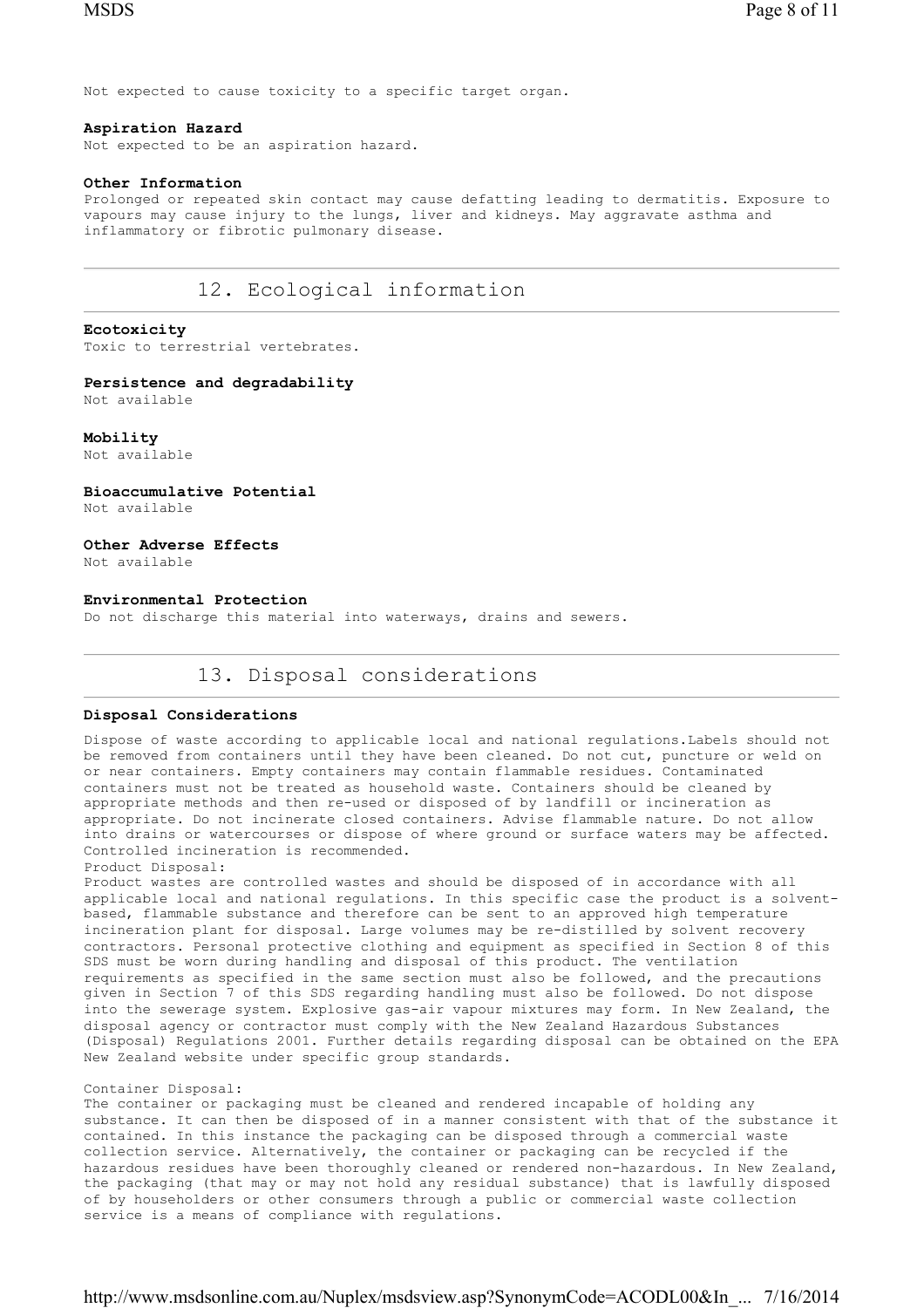# 14. Transport information

#### Transport Information

This material is classified as a Class 3 - Flammable Liquid Must not be loaded in the same freight container or on the same vehicle with: Class 1: Explosives Division 2.1: Flammable gases Division 2.3: Toxic gases Division 4.2: Spontaneously combustible substances Division 5.1: Oxidising substances Division 5.2: Organic peroxides Class 7: Radioactive materials unless specifically exempted

Must not be loaded in the same freight container; and on the same vehicle must be separated horizontally by at least 3 metres unless all but one are packed in separate freight containers with: Division 4.3: Dangerous when wet substances Goods of packing group II or III may be loaded in the same freight container or on the same vehicle if transported in segregation devices with: Division 4.2: Spontaneously combustible substances Division 4.3: Dangerous when wet substances Division 5.1: Oxidising substances Division 5.2: Organic peroxides

# Special Precautions for User

Not available

U.N. Number 1245

UN proper shipping name METHYL ISOBUTYL KETONE

Transport hazard class(es) 3

Packing Group II

Hazchem Code •3YE

UN Number (Air Transport, ICAO) 1245

IATA/ICAO Proper Shipping Name METHYL ISOBUTYL KETONE

### IATA/ICAO Hazard Class 3

IATA/ICAO Packing Group T<sub>T</sub>

IATA/ICAO Symbol Flammable liquid.

IMDG UN No 1245

IMDG Proper Shipping Name METHYL ISOBUTYL KETONE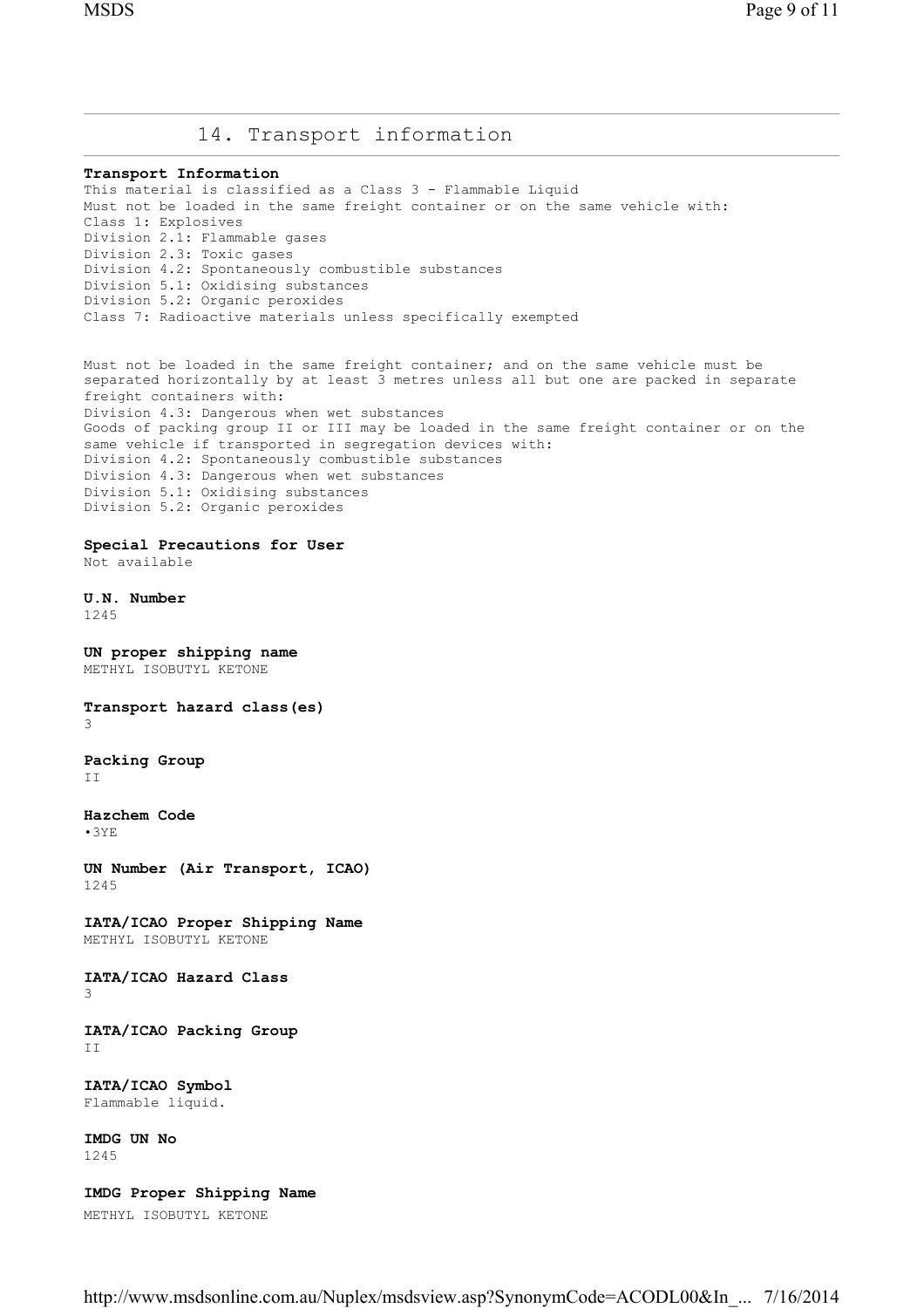IMDG Hazard Class 3

IMDG Pack. Group T<sub>T</sub>

IMDG Marine Pollutant  $N<sub>O</sub>$ 

IMDG EMS  $F-E$ ,  $S-D$ 

Transport in Bulk Not available

## 15. Regulatory information

### Regulatory Information

Classified as Hazardous according to the Hazardous Substances (Minimum Degrees of Hazard) Regulations 2001, New Zealand. HSNO (CCID) Name: Methyl isobutyl ketone

### HSNO Approval Number

HSR001194

# 16. Other Information

# Date of preparation or last revision of SDS

SDS Reviewed: August 2013, Supersedes: September 2008

### Literature References

Workplace Exposure Standards and Biological Exposure Indices, Department of Labour, Health & Safety. Transport of Dangerous goods on land NZS 5433. Preparation of Safety Data Sheets - Approved Code of Practice Under the HSNO Act 1996 (HSNO CoP 8-1 09-06). Assigning a hazardous substance to a group standard. American Conference of Industrial Hygienists (ACGIH)

### Contact Person/Point

IMPORTANT ADVICE: This MSDS summarizes our best knowledge of the health and safety hazard information of the product and how to safely handle and use the product in the workplace. Each user should read this MSDS and consider the information in the context of how the product will be handled and used in the workplace including its use in conjunction with other products. If clarification or further information is needed to ensure that an appropriate risk assessment can be made, the user should contact the supplier listed in section 1 of the SDS. Our responsibility for products sold is subject to our standard terms and conditions, a copy of which is sent to our customers and is also available on request.

NUPLEX MSDS WARNING: Nuplex Group (Nuplex) is aware that third parties are distributing documents purporting to be MSDSs (or the like) in relation to Nuplex products without any authorisation from Nuplex (Unauthorised MSDS). Nuplex accepts no responsibility for the distribution of an Unauthorised MSDS by a third party. All Nuplex products must be used in accordance with the corresponding original MSDS authorised by Nuplex for use with that Nuplex product (Authorised MSDS). In the event a Nuplex product is used without the Authorised MSDS and/or with an Unauthorised MSDS, Nuplex hereby excludes absolutely and to the maximum extent permitted by law all liability whatsoever and howsoever arising for all loss and/or damage including but not limited to for personal injury, sickness and death, damage to real property and chattels and direct and indirect consequential loss and loss of profits.